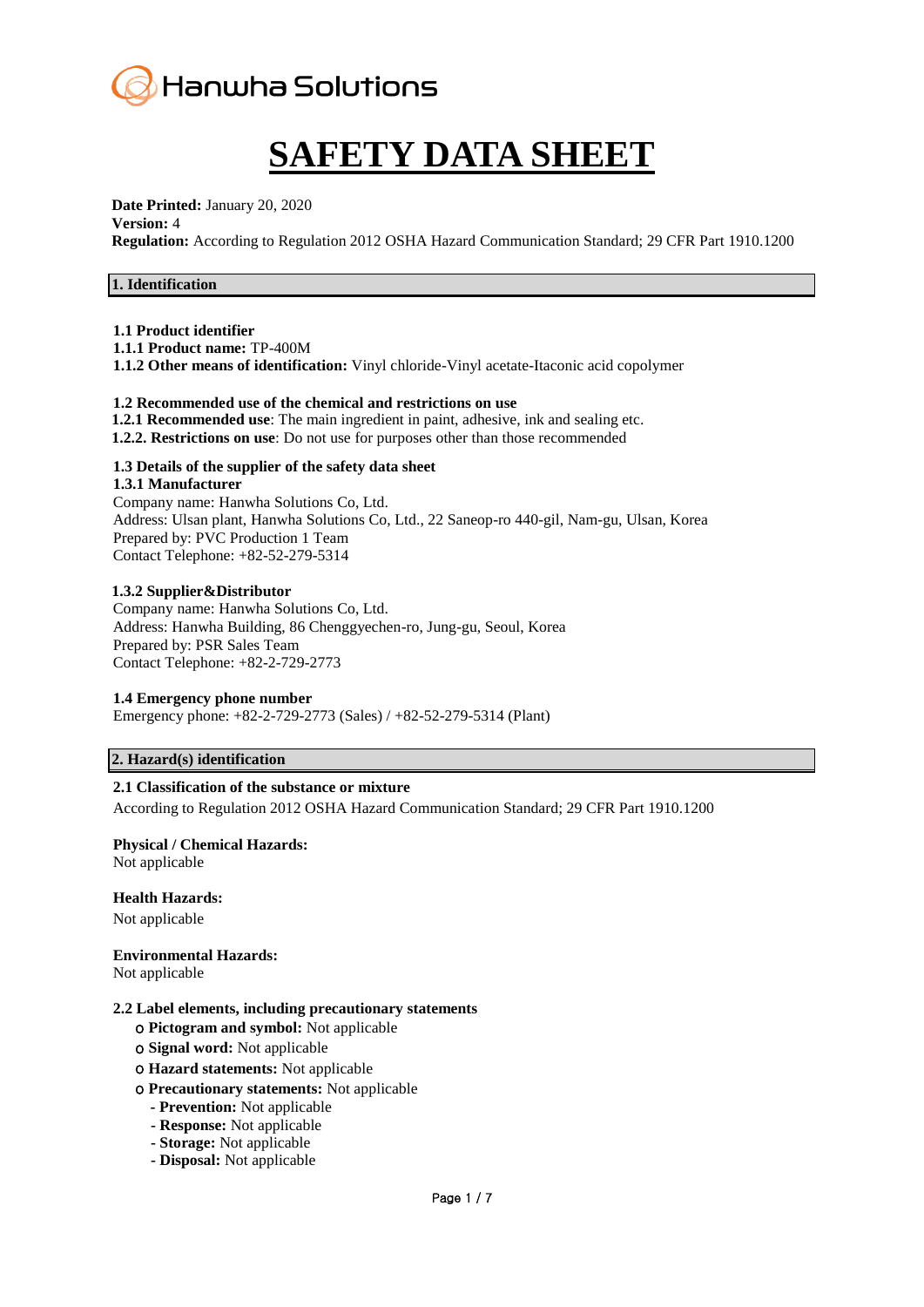

## **2.3 Other hazard information not included in hazard classification (NFPA)**



#### **3. Composition/information on ingredients**

| Component               | Common name and synonyms      | CAS No.    | Conc. $/$ % |
|-------------------------|-------------------------------|------------|-------------|
| Vinyl Chloride-Vinyl    | Butanedioic acid, methylene-, |            |             |
| acetate-Dicarbonic acid | polymer with chloroethene and | 28086-69-3 | 100         |
| copolymer               | ethenyl acetate               |            |             |

#### **4. First-aid measures**

## **4.1 Description of first aid measures**

#### **Eye contact**

- In case of contact with substance, immediately flush eyes with running water at least 20 minutes.
- Preferentially remove the lens when using a contact lens.
- Get immediate medical advice/attention.

#### **Skin contact**

- In case of contact with substance, immediately flush skin with running water at least 20 minutes.
- Remove and isolate contaminated clothing and shoes.
- Get immediate medical advice/attention.

#### **Inhalation**

- Specific medical treatment is urgent.
- Move victim to fresh air.
- Give artificial respiration if victim is not breathing.
- Administer oxygen if breathing is difficult.

#### **Ingestion**

- Do not let him/her eat anything, if unconscious.
- Get immediate medical advice/attention.

#### **4.2 Most important symptoms and effects, both acute and delayed**

- None known

#### **4.3 Indication of immediate medical attention and notes for physician**

- Ensure that medical personnel are aware of the material(s) involved and take precautions to protect themselves.

## **5. Fire-fighting measures**

#### **5.1 Extinguishing media**

- **-** Suitable extinguishing media: Extinguishing powder, CO2, water, regular form
- Unsuitable extinguishing media: Not available
- Large fires: Use regular foam and water mist.

#### **5.2 Specific hazards arising from the chemical**

- May be ignited by heat, sparks or flames.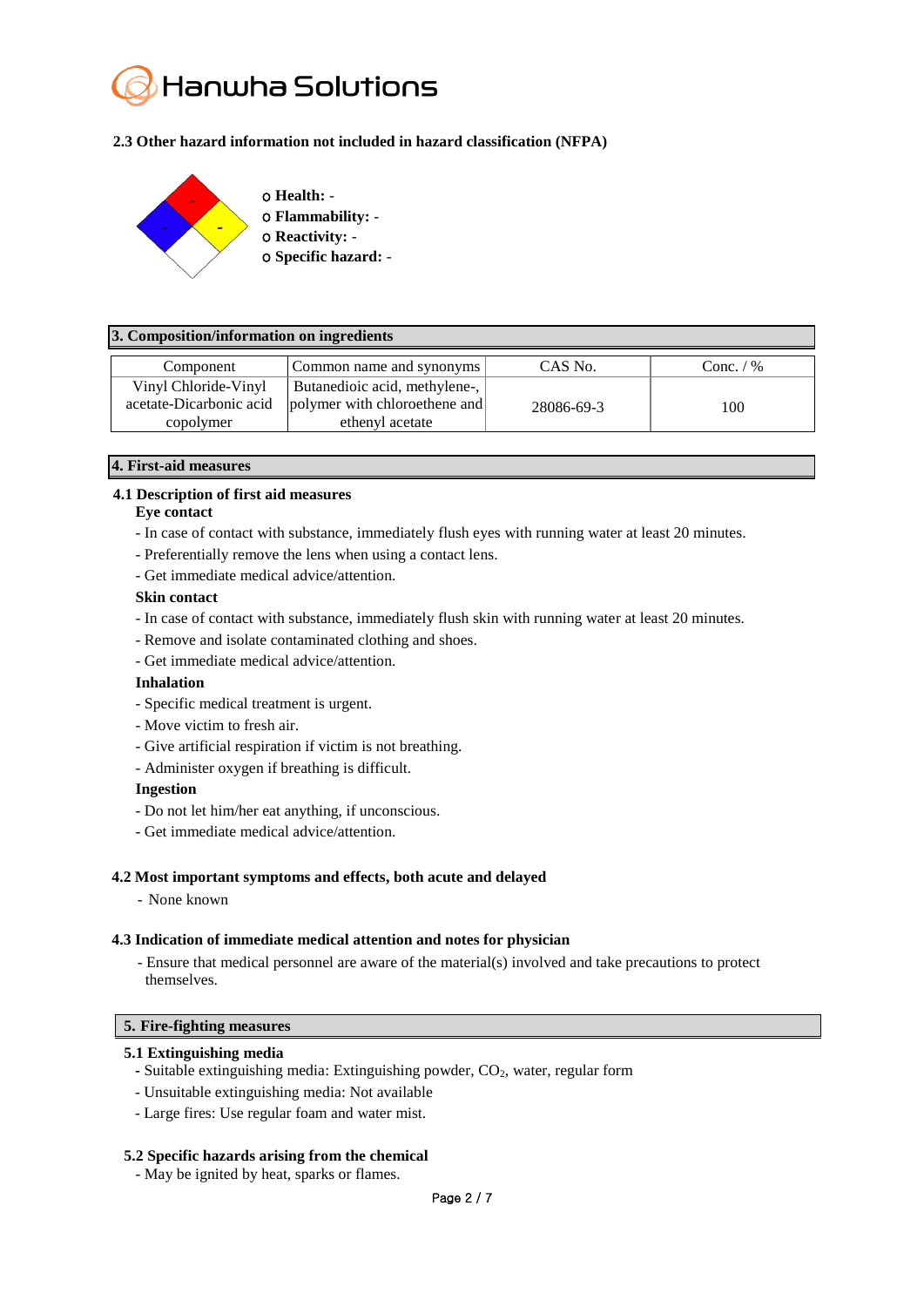

- Containers may explode when heated.
- Some of these materials may burn, but none ignite readily.
- Fire will produce irritating and/or toxic gases.

## **5.3 Special protective equipment and precautions for fire-fighters**

- Dike fire-control water for later disposal; do not scatter the material.
- Move containers from fire area if you can do it without risk.

#### **6. Accidental release measures**

#### **6.1 Personal precautions, protective equipment and emergency procedures**

- Eliminate all ignition sources.
- Stop leak if you can do it without risk.
- Ventilate the area.
- Do not touch or walk through spilled material.
- Prevent dust cloud.

#### **6.2 Environmental precautions**

- Prevent entry into waterways, sewers, basements of confined areas.

#### **6.3 Methods and materials for containment and cleaning up**

- Small Spill; Flush area with flooding quantities of water. And take up with sand or other non-combustible absorbent material and place into containers for later disposal.
- Large Spill; Dike far ahead of liquid spill for later disposal. And remove sources of ignition.
- With clean shovel place material into clean, dry container and cover loosely; move containers from spill area.

#### **7. Handling and storage**

#### **7.1 Precautions for safe handling**

- Note that there are materials and conditions to avoid.
- Wash your hands thoroughly after handling.
- Please work with reference to engineering controls and personal protective equipment.
- Be careful to high temperature.
- Avoid inhalation of particulate matter and gas, etc.

#### **7.2 Conditions for safe storage, including any incompatibilities**

- Store in a closed container.
- Store in cool and dry place.
- Avoid contact with light.
- Do not use tobacco or food in the work area.

#### **8. Exposure controls/personal protection**

#### **8.1 Occupational Exposure limits**

- ο **ACGIH regulation**: Not available
- ο **OSHA regulation**: Not available
- ο **NIOSH regulation**: Not available
- ο **Biological exposure index**: Not available
- ο **EU regulation**: Not available
- ο **Other**: Not available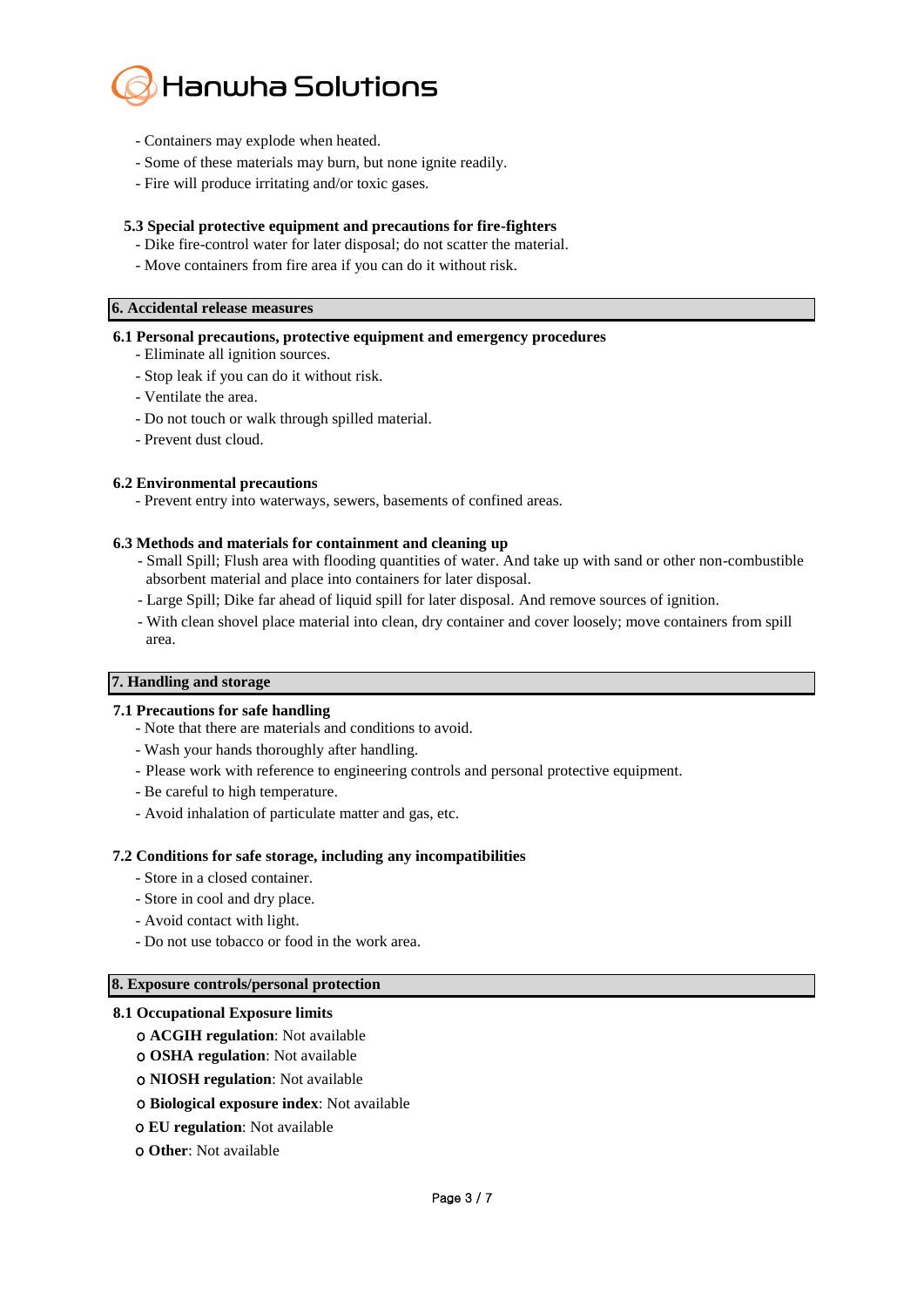

## **8.2 Exposure controls**

## **Appropriate engineering controls**

- Use process enclosures, local exhaust ventilation.

## **Individual protection measures, such as personal protective equipment**

#### **Respiratory protection**

- Wear NIOSH or approved full or half face piece (with goggles) respiratory protective equipment when necessary.

#### **Eye protection**

- Wear face piece with goggles to protect.

- Washing facilities and safety shower station should be available nearby work place.
- Wear breathable safety goggles to protect from particulate material causing eye irritation or other disorder.

#### **Hand protection**

- Wear appropriate chemical resistant protective gloves (insulated gloves) by considering physical and chemical properties of chemicals.

#### **Body protection**

- Wear appropriate chemical resistant protective clothing by considering physical and chemical properties of chemicals.

## **9. Physical and chemical properties**

## **9.1 Information on basic physical and chemical properties**

| Appearance                                           |                                                          |  |
|------------------------------------------------------|----------------------------------------------------------|--|
| Description :                                        | Solid powder                                             |  |
| Color:                                               | Colorless, white                                         |  |
| Odor:                                                | Sweet odor                                               |  |
| Odor threshold:                                      | Not available                                            |  |
| pH:                                                  | Not applicable                                           |  |
| <b>Melting point/freezing point:</b>                 | Not available                                            |  |
| Initial boiling point and boiling range :            | Not available                                            |  |
| <b>Flash point:</b>                                  | Not available                                            |  |
| <b>Evaporation rate:</b>                             | Not applicable                                           |  |
| <b>Flammability (solid, gas):</b>                    | Not available                                            |  |
| <b>Upper/lower flammability or explosive limits:</b> | Not available                                            |  |
| Vapor pressure :                                     | Not applicable                                           |  |
| Vapor density:                                       | Not available                                            |  |
| <b>Relative density</b>                              | $1.35 - 1.39$                                            |  |
|                                                      | Insoluble                                                |  |
|                                                      | Solvent solubility: cyclohexanone, methyl cyclohexanone, |  |
|                                                      | dimethyl formamide, nitrobenzene, tetrahydrofuran,       |  |
| Solubility:                                          | isophorone, mesityl oxide, dipropylketone,               |  |
|                                                      | Methyl amylketone, methyl, isobutylketone, dioxane,      |  |
|                                                      | methylethylketone, dichloromethane, chlorobenzene,       |  |
|                                                      | dichloroethylene                                         |  |
| <b>Partition coefficient: n-octanol/water:</b>       | Not available                                            |  |
| <b>Auto-ignition temperature:</b>                    | Not available                                            |  |
| <b>Decomposition temperature</b>                     | Not available                                            |  |
| Viscosity:                                           | Not available                                            |  |

"NOTE: The physical data presented above are typical values and should not be construed as a specification"

## **10. Stability and reactivity**

**10.1 Reactivity/Chemical stability/Possibility of hazardous reactions:**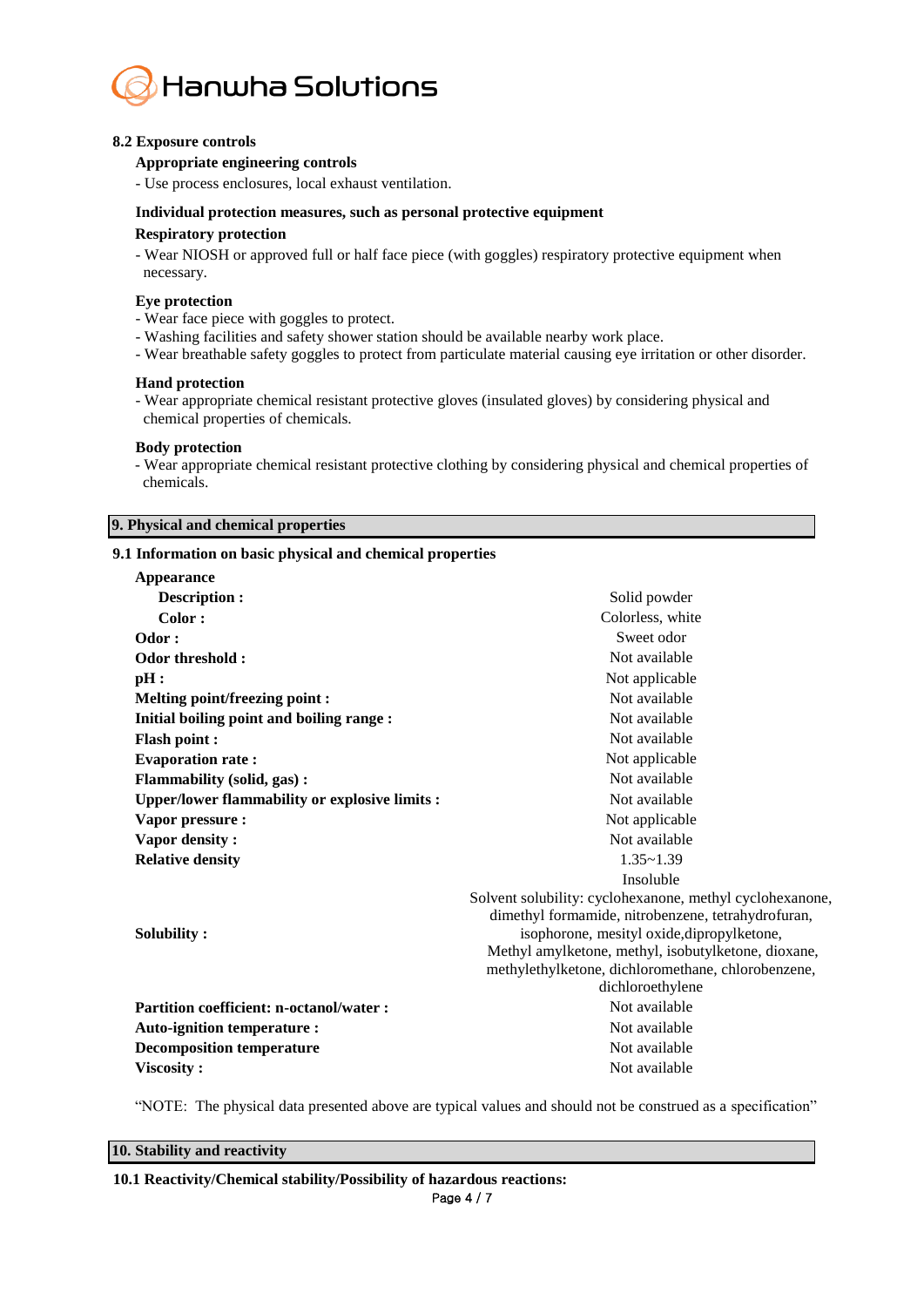

- Stable under normal conditions.
- No dangerous reaction under conditions of normal use.

## **10.2 Conditions to avoid:**

- Keep away from heat/sparks/open flames/hot surfaces.
- Avoid contact with incompatible materials.

## **10.3 Incompatible materials:**

- Strong oxidizing agents

## **10.4 Hazardous decomposition products:**

**-** Acid halogen compounds, halogen compounds, phosgene, vinyl chloride, carbon oxides

# **11. Toxicological information**

| <b>Information on toxicological effects</b>                |                                                               |  |
|------------------------------------------------------------|---------------------------------------------------------------|--|
| (a) Acute toxicity                                         | Not available                                                 |  |
| Oral                                                       | Not available                                                 |  |
| Dermal                                                     | Not available                                                 |  |
| Inhalation                                                 | Not available                                                 |  |
| (b) Skin Corrosion/<br>Irritation                          | Not available                                                 |  |
| (c) Serious Eye<br>Damage/Irritation                       | Not available                                                 |  |
| (d) Respiratory<br>sensitization                           | Not available                                                 |  |
| (e) Skin Sensitization                                     | Not available                                                 |  |
| (f) Carcinogenicity                                        | Not available                                                 |  |
|                                                            | IARC, ACGIH, NTP, OSHA, EU CLP 1272/2008, US EPA : Not listed |  |
| (g) Mutagenicity                                           | Not available                                                 |  |
| (h) Reproductive<br>toxicity                               | Not available                                                 |  |
| (i) Specific target organ<br>toxicity (single<br>exposure) | Not available                                                 |  |
| (j) Specific target organ<br>toxicity (repeat<br>exposure) | Not available                                                 |  |
| (k) Aspiration Hazard                                      | Not available                                                 |  |

| 12. Ecological information |               |  |
|----------------------------|---------------|--|
| 12.1 Toxicity              | Not available |  |
| . <del>.</del>             |               |  |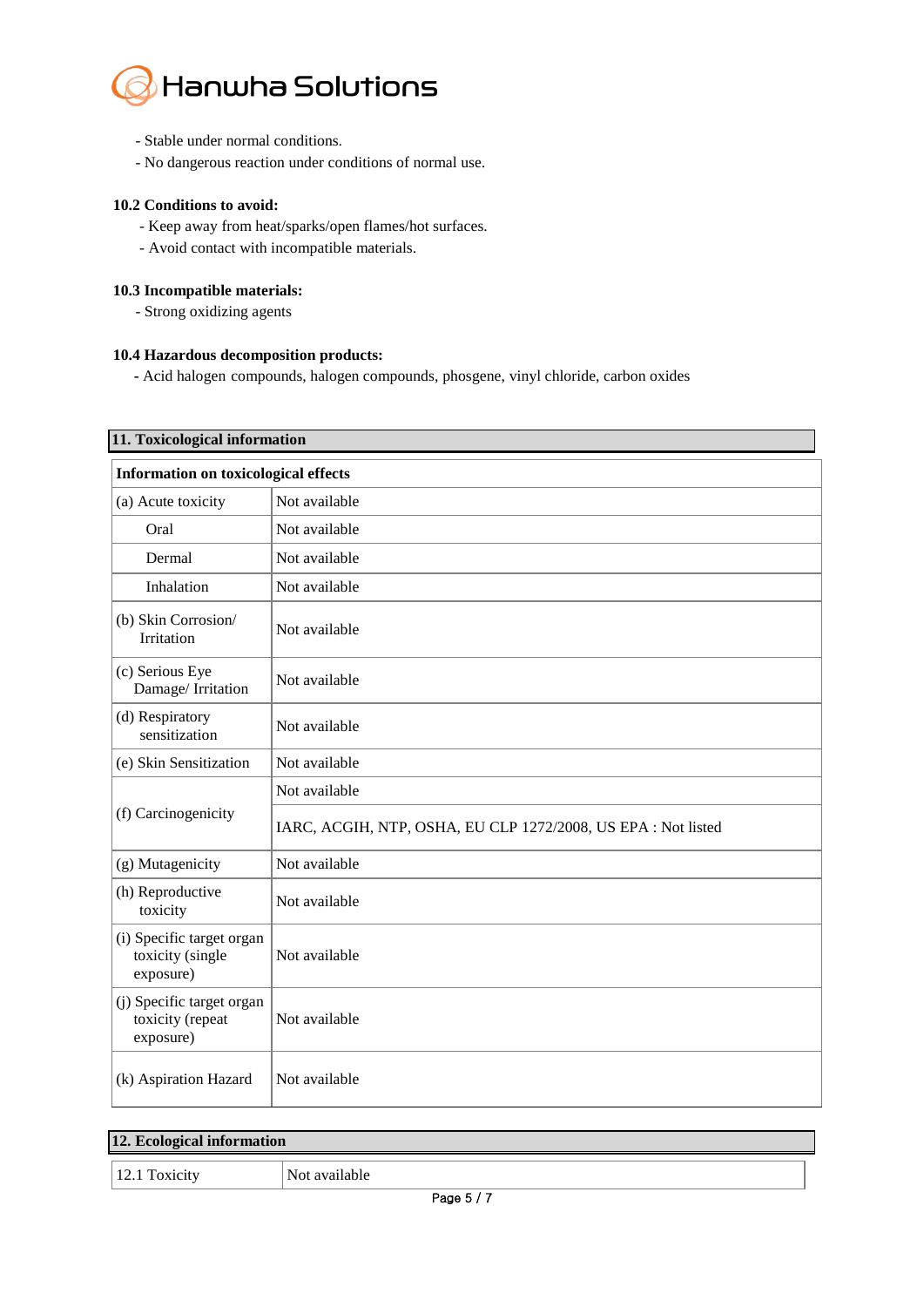

| Acute toxicity                        | Not available  |
|---------------------------------------|----------------|
| Chronic toxicity                      | Not available  |
| 12.2 Persistence and<br>degradability | Not available  |
| 12.3 Bioaccumulative<br>potential     | Not available  |
| 12.4 Mobility in soil                 | Not available  |
| 12.5 Hazardous to the<br>ozone layer  | Not classified |
| 12.6 Other adverse<br>effects         | Not available  |

## **13. Disposal considerations**

## **13.1 Disposal method**

- Waste must be disposed of in accordance with federal, state and local environmental control regulations.
- Whatever cannot be saved for recovery or recycling should be handled as hazardous waste and sent to a RCRA approved waste facility. Processing, use or contamination of this product may change the waste management options. State and local disposal regulations may differ from federal disposal regulations.
- Dispose of container and unused contents in accordance with federal, state and local requirements.

## **13.2 Disposal precaution**

- Consider the required attentions in accordance with waste treatment management regulation.
- Do not dump this product into any sewers, on the ground, or into any body of water.
- Dispose of in accordance with all applicable federal, state, and local regulations.

## **14. Transport information**

- **14.1 UN No.:** Not applicable
- **14.2 UN Proper shipping name:** Not applicable
- **14.3 Transport Hazard classes:** Not applicable
- **14.4 Packing group:** Not applicable
- **14.5 Environmental hazards:** Not applicable

## **14.6 Transport in bulk (according to Annex II of MARPOL 73/78 and the IBC Code):** Not established

- **14.7 Special precautions for user**
	- **in case of fire:** Not applicable
	- **in case of leakage:** Not applicable

## **15. Regulatory information**

## **15.1 Safety, health and environmental regulation/legislation specific for the substance or mixture**

**USA Regulatory Information**